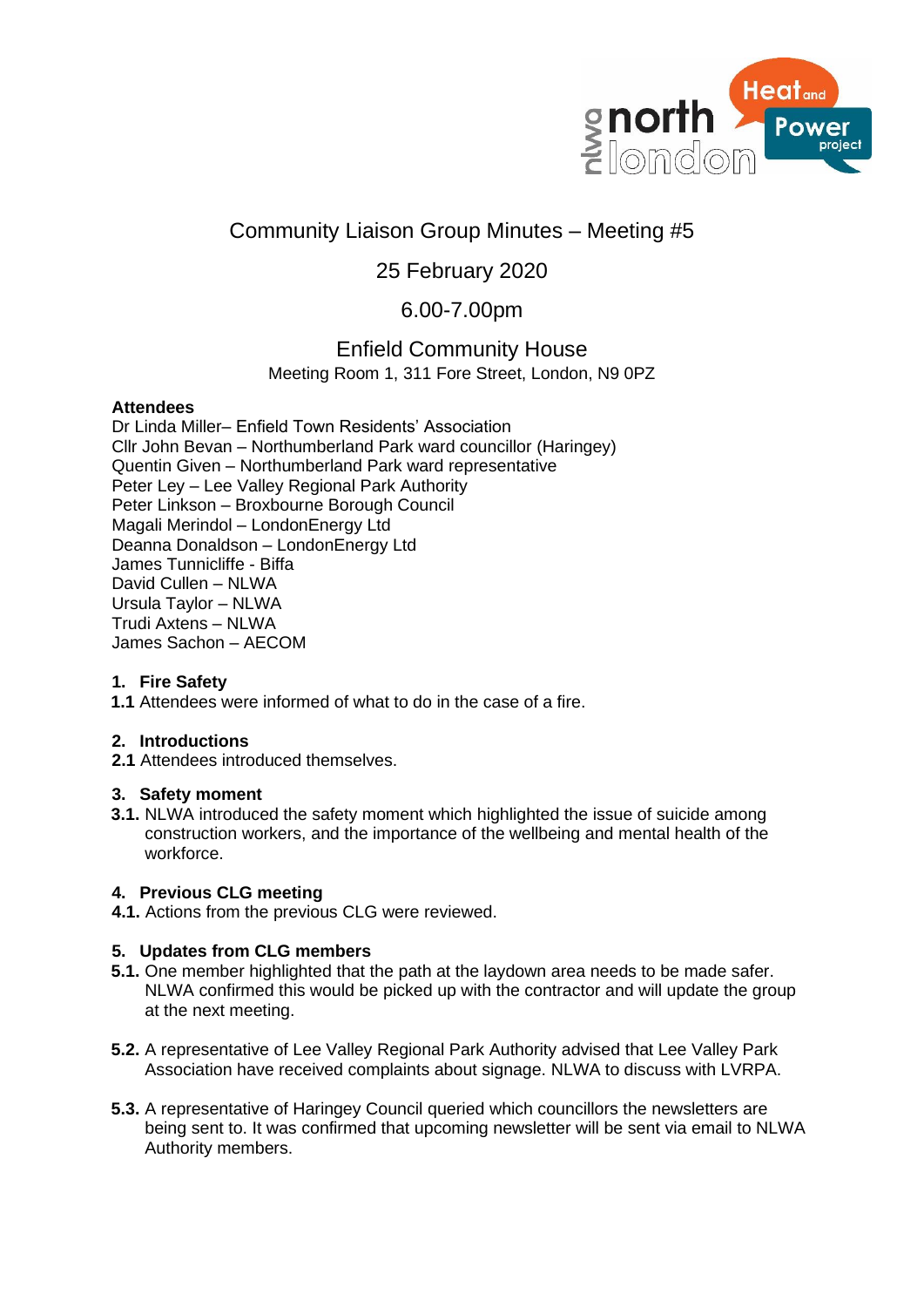- **5.4.** A representative of Enfield Town Residents' Association updated the group on the NLHPP presentation to the Enfield Society meeting.
- **5.5.** A meeting will be held in early May with Tottenham Green residents.

#### **6. Project updates**

**6.1.** The Programme Director gave a project overview.

- **6.2.** The Construction Skills Certification Scheme and pre-employment training were discussed.
- **6.3.** A representative of Broxbourne Borough Council asked what the capacity of the existing facility is and if all 700,000 tonnes have been allocated for. NLWA confirmed the plan is for the facility to service North London boroughs but it depends on local recycling rates.
- **6.4.** A member of the group asked what the Project timeline is for the build programme. NLWA confirmed it is 2023-2025. One member of the group asked if there is going to be a design and build contract and how much control NLWA will have over it. NLWA advised it is an EPC which is similar to design and build and it will be directed by what NLWA require. The external appearance it is in line with what was approved in the Development Consent Order and that has a requirement to come out looking like the indicative images we currently have here: <http://www.northlondonheatandpower.london/gallery/>
- **6.5.** One member asked if there would be a possibility to visit the welfare facilities at the Laydown Area and if a visit would be useful? NLWA advised that the welfare facilities will be fitted out by the contractor. It was agreed that a visit will be offered when the welfare facility is operating.
- **6.6.** One member of the group asked if the facility will look like the municipal incinerator in Vienna as it is visually impressive. NLWA advised that the external appearance of the facility was addressed as part of the DCO application process, and it has been designed to be pleasing to look at and at an appropriate cost.

#### **7. Construction Updates**

- **7.1.** Construction video was played.
- **7.2.** One member asked where the Transport Yard was. The location was pointed out on Hawley road, just south of the North Circular.
- **7.3.** A representative of Haringey Council asked if there have been any issues with mud being washed into the River Lee. NLWA confirmed that there have been no pollution incidents.
- **7.4.** One member asked if the video will be posted on the NLHPP website. It was confirmed it will be:<http://www.northlondonheatandpower.london/construction-update/>
- **7.5.** Construction vehicles on the road was discussed. A Biffa representative asked if they can obtain a copy of the Traffic Management Plan. NLWA advised this is possible and they will send electronic newsletters to all CLG members, which contain traffic management updates.
- **7.6.** One member asked if STEM activity could be done in Haringey. NLWA said that it can be once an appropriate plan is in place. A Biffa representative queried if this could be